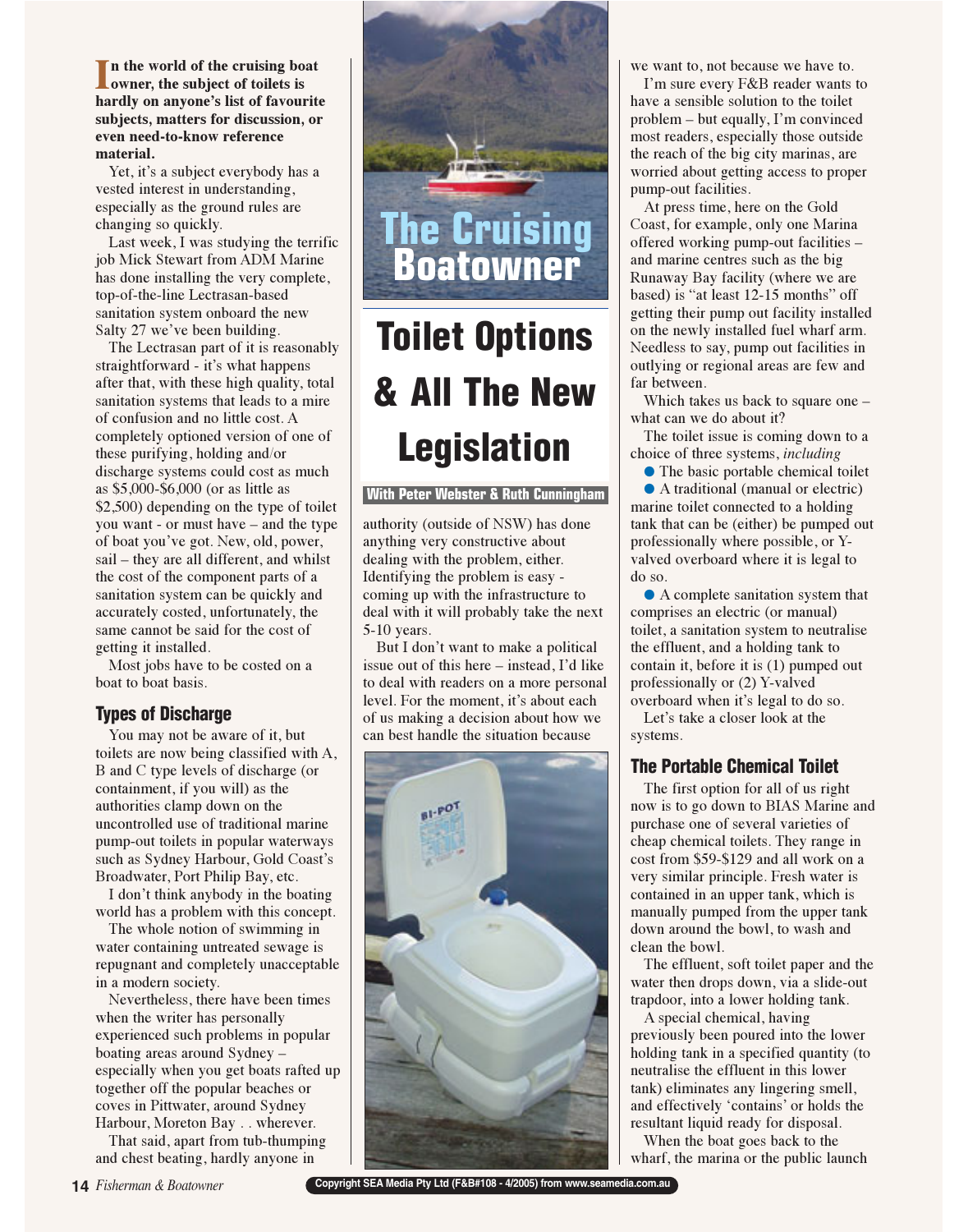ramp, the toilet's lower tank is disconnected from the top two thirds, and is simply picked up and walked over to the first available public or club toilet.

This lower tank is then placed over the conventional toilet bowl, and the trapdoor (or watertight screw top lid) is opened, dropping the contents into the regular toilet's bowl, before being flushed into the local sewerage system.

This methodology is relatively cheap, it's quite effective and it's reasonably hygienic – and it completely stops effluent flowing from the boat into the water.

The downside of the chemical toilet include fairly severe restriction in terms of available liquid space in the lower tank, and the shallowness of the bowl for large people. It's not uncommon for a family of (say) four people to fill up the lower tank with a mixture of effluent and water in just one or two days.

Thus, if you're away from land for more than one or two days, you could well fill up the lower tank way ahead of time ie, before you go back to base.

Experienced boat owners have tackled this problem in different ways. Families quickly discover that taking a leak in the chemical toilet is a waste of scarce capacity, so the 'loo tends to become the domain of the girls, while the boys face south and do what comes naturally . . . at least as far as Number ones are concerned.

Depending on where you live, the chemical toilet can be emptied as you go, or extra portable chemical toilets can be put onboard (they are quite cheap, and will last for years).

In many regional areas, the contents can be legally dropped overboard if the boat is far enough away (at least a mile) from public areas, marine parks, the Great Barrier Reef, etc.

Every state has slightly different, or **area specific** regulations – so please be careful about where you can *(and can't)* dump treated effluent. These rules are easily tracked down on your State government's web site. Ignorance of the rules and regs in your area is not necessarily a defence (in law), so it is worth going to the trouble of doublechecking what you can – and can't – do in your part of the world.

Summary? Given that the vast majority of Australian boatowners only ever go out for the day, with an occasional over-nighter, the portable

chemical toilet system is cost effective and reasonably practical.

Incidentally, take a little care to shop around for the right chemical toilet. They do vary from maker to maker,



and we are (finally) starting to see models coming through with much bigger tankage and bigger, deeper bowls, but still of the same compact proportions. Mostly, the bigger capacity ones are just taller, which actually makes them more comfortable for adults to use.

### Traditional Marine Toilet

For thousands of boatowners across Australia, the issue is more about what to do with their existing toilet– or how to upgrade it so that it will comply with the new regs coming into play in all the popular boating areas, let alone the remote national or marine parks.

The big issue with existing boat pump-overboard toilets is whether you can fit a holding tank into the boat or not. The toilet itself can almost certainly be used (especially if you've already got an electric model) but boatowners now need a holding tank to contain the raw effluent until it can be (1) pumped out professionally at the marina or (2) Y-valved overboard in an approved area.

The emphasis here on this "Y-valve"



business is that a "Y" valve (in-line, between the 'loo and the holding tank) enables the skipper to turn the Y-valve so the effluent from the toilet goes into (1) the holding tank or (2) overboard through a skin fitting.

This is the cheapest alternative for existing boatowners, and in fact, for many new boat owners, too.

The cost is directly related to the type of boat you have – and the degree of difficulty involved in finding somewhere to install the holding tank, "downhill" (so to speak) from the toilet itself. This is not easy, and has left many boat owners contemplating all sorts of weird and wonderful arrangements.

The larger the boat, of course, the easier it is to instal. Some of the hardest boats to fix are those in the 7.0 – 10.0m class, especially when the original toilet was located down near, or under the boat's waterline. Getting the holding tank below the toilet lets gravity work for you, and believe me, gravity is a lot simpler, cheaper and far more reliable than either the manual or electric pumps that might otherwise be needed to move the effluent from the boat's toilet bowl, "uphill" to the holding tank.

This is why several companies offer holding tanks designed to fit right under the old-style toilet bowls; it might lift the bowl up a foot or so (or more) but hey, this can sometimes be the only (practical) option on the table.

Holding tanks vary in construction and complexity to an amazing degree. Some are just polypropelene tanks, no more, no less. These can be purchased in the \$450-\$650 range.

Others have special valving arrangements, gauges, macerators, inspection ports, etc, extending right through to the packages that actually have an integral sewage treatment system built in. You do tend to get what you pay for, and the range is from around \$1,200 through to about \$2,500 for the better systems from the Lectrasan or Aquasan type companies.

Remember though, these prices are all just to purchase the equipment – installation is an entirely different ballgame.

## The Top End Of Town . .

At the top end of the scale, the really sophisticated sanitation systems can cost a great deal of money, but offer a near hospital level of hygiene and

**16** *Fisherman & Boatowner* **Copyright SEA Media Pty Ltd (F&B#108 - 4/2005) from www.seamedia.com.au**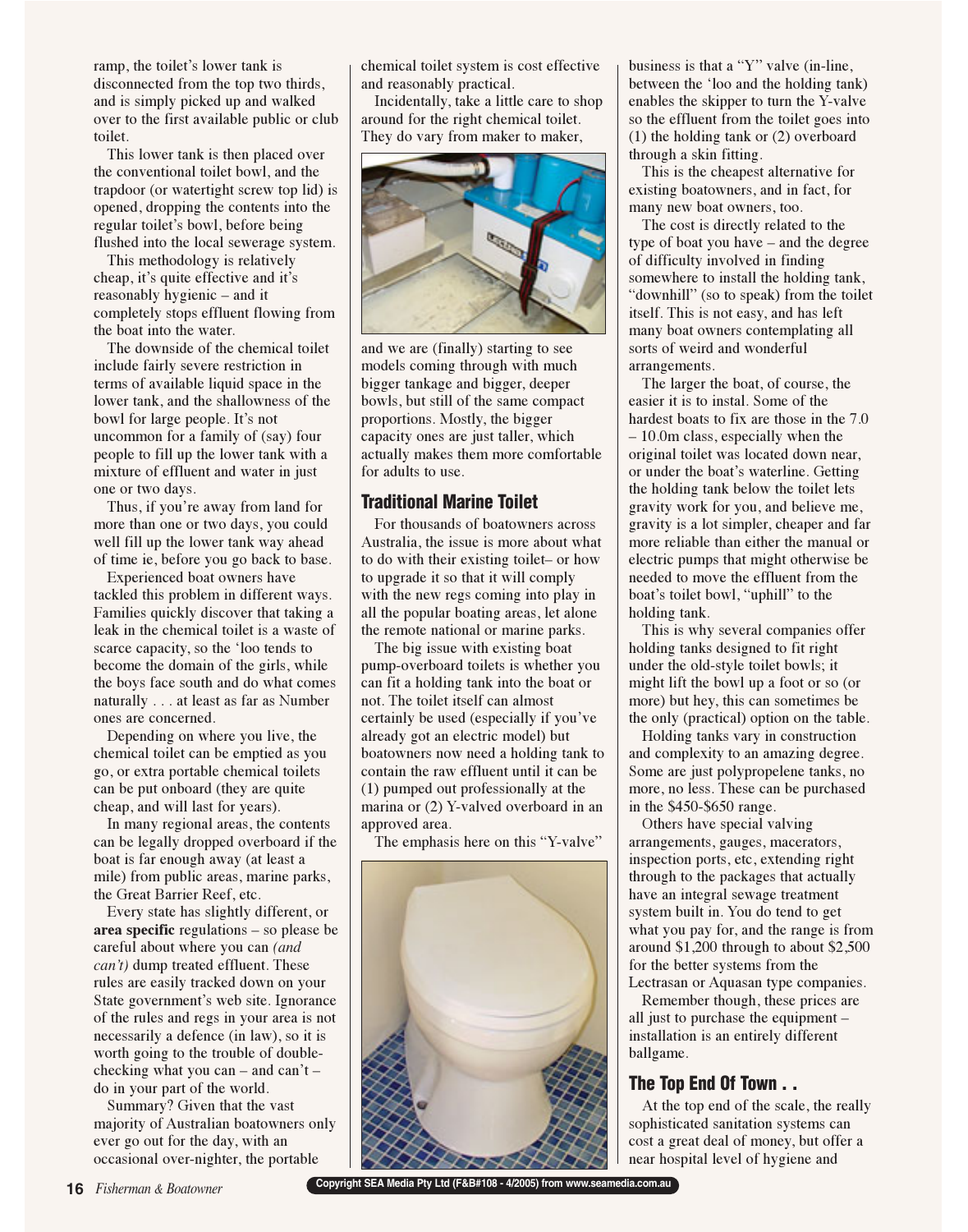**The Comfort.** Depending on the type of system, and the degree of difficulty installing it in the boat, it is not uncommon to invest as much as \$4,000-\$6,000 in the job.

That is not a misprint. I was standing in the new Salty 27 this week admiring the new electrically operated "large size" vitreous china bowl (\$500-\$700 with in built macerator compared to the regular \$250 manual or \$350 base electric model) thinking about these matters, when Mick Stewart from ADM Marine, the man who had installed our full sanitation system in the Salty, said "If you think that's impressive, Pete, stick your head down into the lower bilge compartment and have a look at the rest of it!"

The 'rest of it' is an astonishing array of pipes, tanks, Y-valves and skin fittings which are illustrated on this page by the excellent diagram we've produced here (Page 16) courtesy of the Lectrasan people and their agents in Australia (AMI) from whom we purchased the Lectrasan unit and several of the component parts of the wider sanitation system.

We've invested in the complete sanitation system because we intend to work extensively on and around the Great Barrier Reef, and there will be plenty of times when it won't suit to up anchor and trundle off to find somewhere to dump the treated effluent – so we have invested in a fairly large capacity, full treatment system. This also enables us to live onboard in a

marina, and not have to keep toddling off to the marina's toilet in the dead of night.

From a cruising view point, bliss is having your own John . . . . .

### We're All Involved

This issue concerning the discharge of treated (let alone untreated) sewage is a matter boatowners need to take onboard very rapidly.

And it's a mistake to think "Ah, this doesn't affect my old boat . ." It's not just about new boats. It is about every boat on the water, and our need to handle the output of the boat's toilet.

Across Australia the authorities are joined at the hip in their agreement to ban the discharge of effluent (treated mind you, let alone untreated!) from boats within a coo-ee of moored craft, public beaches, marine parks – let alone sensitive 'Green" Zones such as those along the Barrier Reefs of WA and Qld. But there are sensitive "Green Zones" in Tasmania's wilderness regions, Port Philip Bay, the Islands in SA's Gulfs and so on. Even if you live in an area or region where these restrictions do not apply, be assured that it is only a matter of months (not years) before they will be brought into effect in your part of the world too.

For example, in NSW, the law already insists that nowhere in NSW coastal waters can untreated effluent be discharged overboard.

Nowhere. Well, not unless you are three miles offshore, that is! That's fairly emphatic, isn't it?

### Trailerboat Solutions

Fortunately, for trailer boat owners, there are usually public toilets in the vicinity of launch ramps which enable boat owners to dump the effluent from their portable chemical toilets fairly easily in the public toilets close to the ramps.

Mind you, even that is fraught with problems. Especially in outlying regions where councils are starting to ban boat owners from dumping their portable toilet's load in their local sewerage systems, partly through a lack of water in many country areas, but also because many bush or coastal toilets are 'pit' toilets. Then, some authorities have reacted strongly against 50-60 boat owners rocking up on a Sunday afternoon to dump their toilet effluent in the local launch ramp's toilet pit.

In this situation, the trailer boat owner has no choice but to carry on until they find a toilet they can dump their load – or take it home with them to dump there.

*(Continued Over Page)* 

**Bar one pump on the outlet line, this is the sewage system we've just installed in the Salty 27. It starts with a top of the line electric toilet, goes to the Lectrasan treatment system - and so on. Apart from the cost of buying all the items (from \$3,000-\$4,000 depending on the supplier and quality levels) there is the not inconsiderable cost of installing the system. In the Salty 27 (which was DESIGNED for it, this came to another \$1,200.**